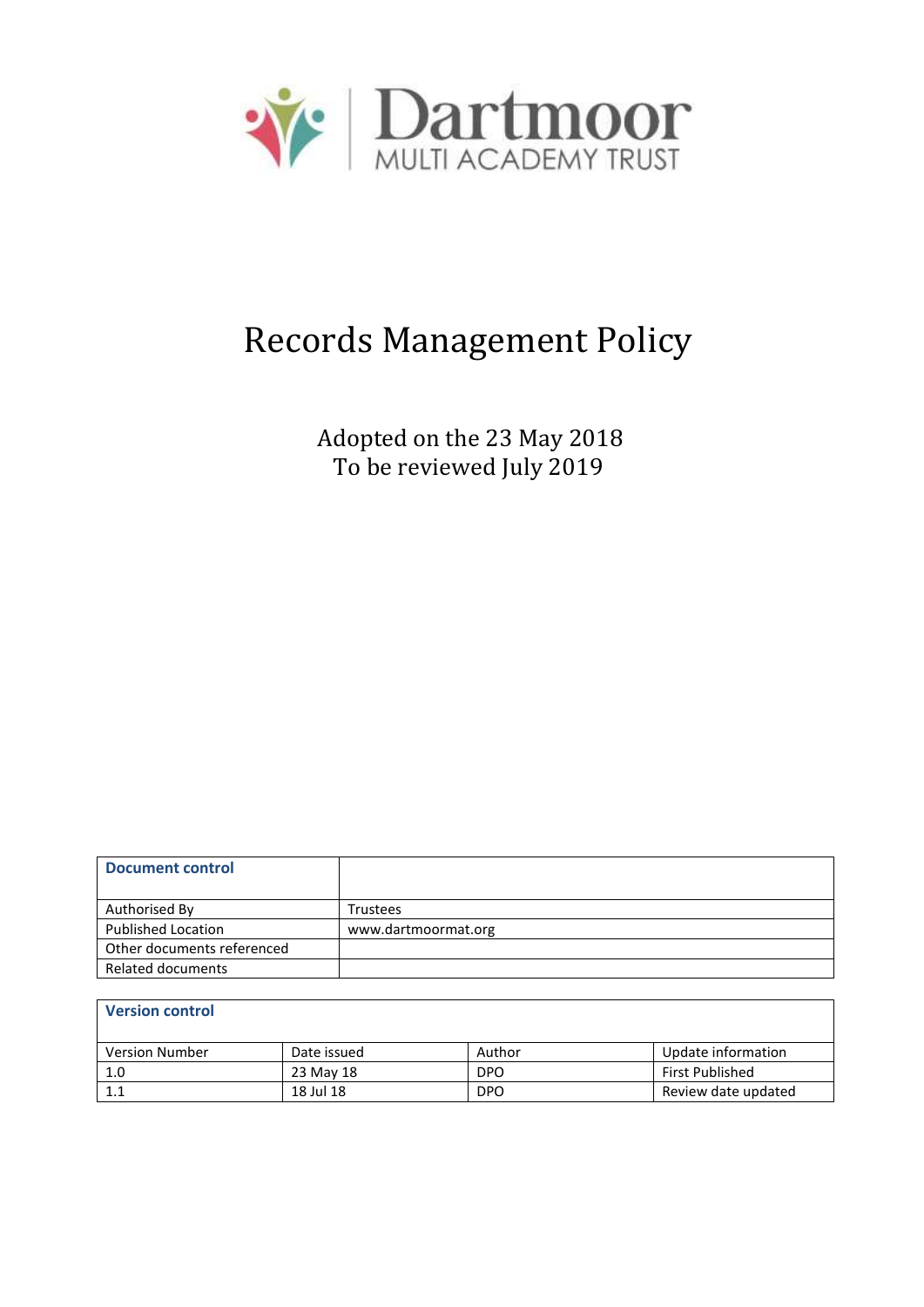

## **1 Introduction**

- 1.1 The aim of this policy and the records retention schedule at Appendix A is to enable the Trust to comply with the commitments of the General Data Protection Regulation and other relevant statutory legislation such as audit requirements and Health and Safety requirements, and integrates consideration of these and other compliance issues.
- 1.2 Records are defined as all documents and materials, regardless of format, which facilitate the activities carried out by the Trust. These records may be created, received and maintained in hard copy or electronically (including emails).

## **2 Objectives**

- 2.1. Records management is defined as a field of management responsible for the efficient and systematic control of the creation, receipt, maintenance, use, distribution, storage and disposal of records.
- 2.2. Records management helps to:
	- a. ensure that the Trust conducts itself in an efficient and accountable manner.
	- b. meet legislative and regulatory requirements.
	- c. support and document policy formation and decision-making.
	- d. facilitate the effective performance of activities and delivery of services throughout the Trust.
	- e. provide continuity in the event of a disaster.
	- f. protect the interests of the Trust in the event of litigation or otherwise.
	- g. establish and maintain the Trust's cultural identity and institutional memory.

#### **3 Responsibilities**

- 3.1 The Trust has a corporate responsibility to maintain its records and records management systems in accordance with legislation.
- 3.2 The Trust Data Protection Officer is responsible for providing guidance and advice on good records management practice. Such guidance is formulated within the context of existing Trust policies and guidelines, national legislation and sector-wide standards.
- 3.3 Each school within the Trust is individually responsible for the management of their records generated by its activities.
- 3.4 Individual members of staff should ensure that records, for which they are responsible, are maintained and disposed of in accordance with this policy.

#### **4 Records Management Good Practice**

- 4.1. When managing records, consider factors such as how your colleagues can access the files if necessary, how to ensure that records are kept for as long as necessary, whether records are duplicated (stored in paper and electronic format) and stored in the correct location. Some general guidelines which may help to meet these and other aims are:
	- a. avoid duplication create records only where necessary,
	- b. name files, electronic and paper, in a way that is meaningful to you and your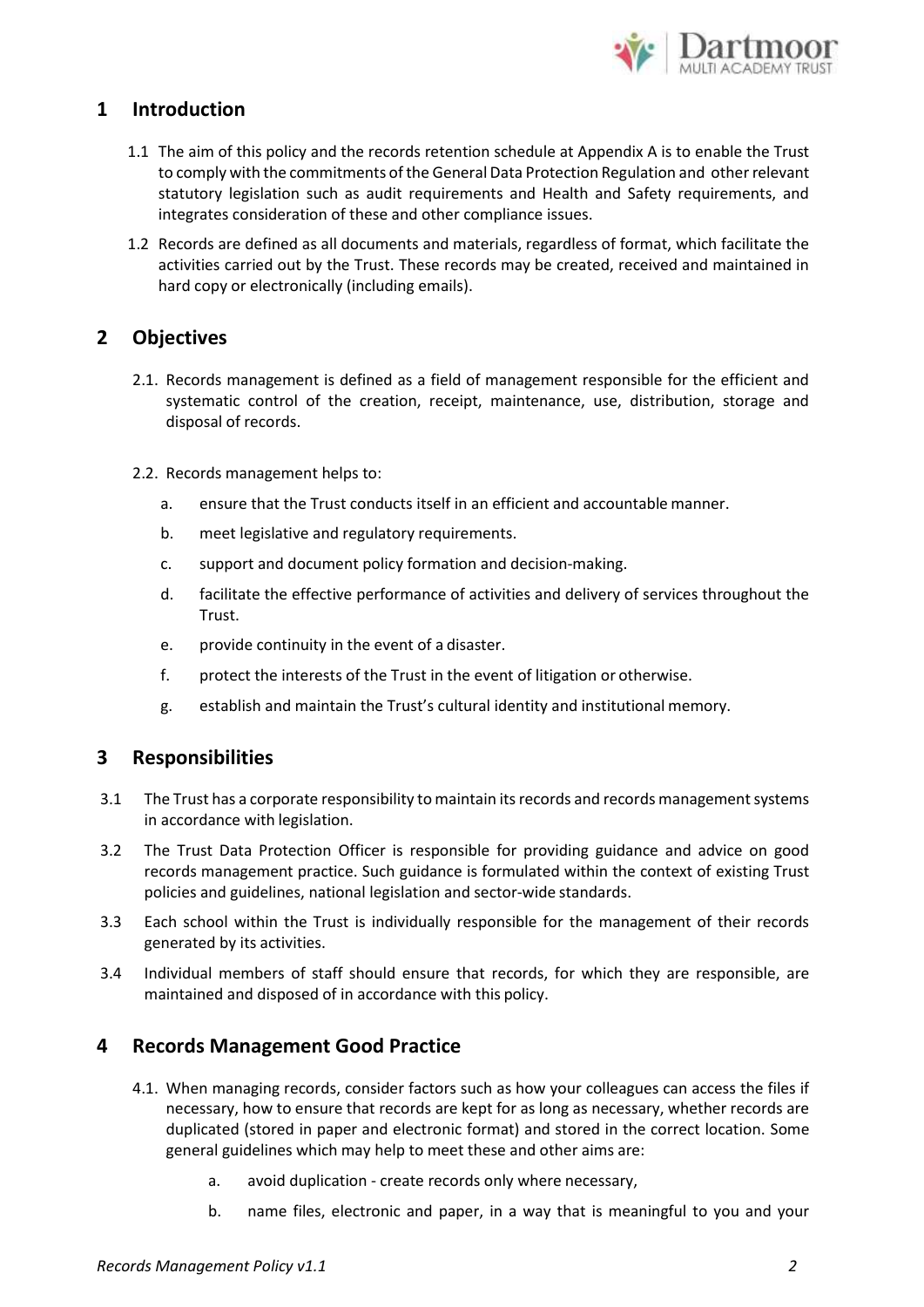

colleagues,

- c. avoid long, complicated numbering or coding that may be easy to misfile,
- d. have a filing system that can be accessed by all that have a right to, while also balancing it with appropriate security arrangements, i.e. computer passwords, locked filing cabinets,
- e. store material appropriately,
- f. do not overfill boxes or cabinets,
- g. sort files regularly,
- h. dispose of records in a timely manner and use confidential waste collection or shredding facilities where available.
- 4.2 The length of time records should be kept can vary depending on the type of documentation and legal constraints, for more details on how long to keep specific records see the Trust's Disposal Schedule.
- 4.3 Records should be held in files these may be paper based or held electronically in shared directories, databases or document management systems. The files should be organised in a structured way and have some indication as to their contents and relevance. Where there are confidentially issues, files may be held in a secure storage area, on a computer or email box but bear in mind that colleagues should be able to access them in your absence.
- 4.4 Exactly what records you keep on file will vary according to the work you do, however reasons for keeping records include but are not exhausted to:
	- a. There is a legal requirement to keep the information,
	- b. The information is needed to carry out the Trust's everyday business,
	- c. The information is for financial purposes,
	- d. Information explaining why and how a particular decision wasmade,
	- e. The information is needed if a decision is challenged, Publicly accountable
- 4.5 For most data, there should be one lead copy. This will be the file of the person or department who has the lead on the topic concerned, for example, a schedule of consents for a school trip, which has been printed for the accompanying teacher. The electronic file should be kept, and attached to the Evolve record. All other records/ copies should be destroyed. Other members of staff may also have a file on the same subject but they should keep this only for so long as is needed for their personal reference.
- 4.6 If you create a folder on a shared drive or on your personal drive, you should take responsibility for maintaining the contents of that folder. Do not allow out-of-date material to accumulate in it. If a document is not accessed in the course of eighteen months, it should probably be deleted from the drive unless it is the master file copy then it should be archived.
- 4.7 Documents and folders should have titles which are easily understood by all members of staff. Only use commonly understood abbreviations. Do not store multiple versions / copies of the same data.
- 4.8 Do not use your computer hard drive (c:// drive) to store information as this drive is not backed up. Use your personal drive only for information that is confidential or personal or does not need to be shared within the Trust. Use cloud storage such as Google Drive or Microsoft One Drive where available to do so.
- 4.9 Shared drives e.g. SharePoint should be used for current work to which your colleagues may need access. Do not password protect material unless your colleagues know the password so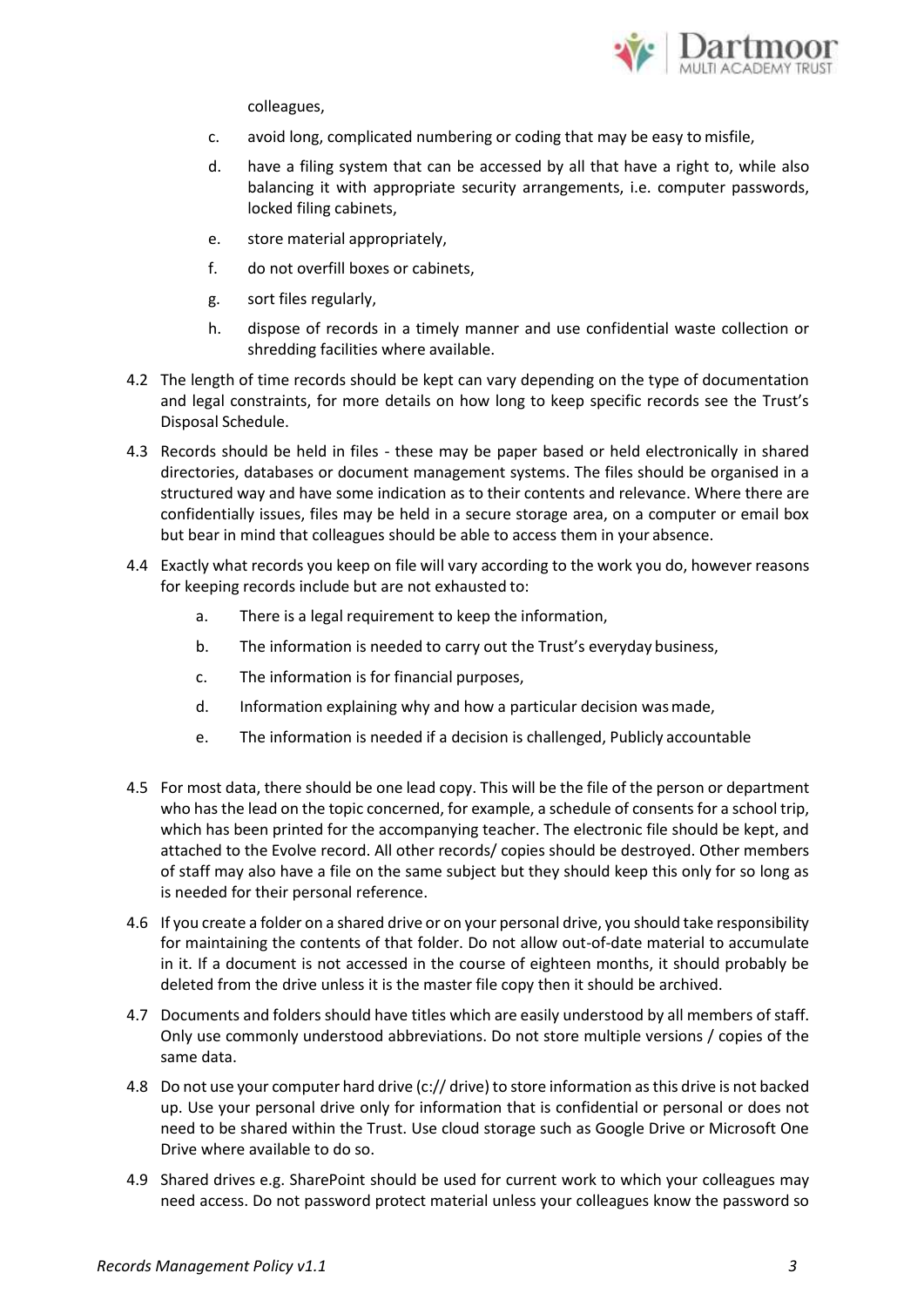

that the information can be accessed in your absence. The shared drive can be set up with folder permissions to allow a restricted group of people to have access.

## **5 Confidential Records**

- 5.1 These records should be labelled as 'Confidential' or 'Commercial in Confidence' and be clear as to who within the organisation should be able to access and use these records. It is also good practice for the record to hold an intended publication date, as few records remain confidential for their entire life-span.
- 5.2 N.B. Labelling a record 'Confidential' does not exempt the record from being admissible under the Freedom of Information Act 2000. Further information can be obtained from the Trust's Freedom of Information Policy
- 5.3 Information being supplied in confidence should be stamped, marked, or include a statement that it is confidential or being supplied in confidence, and be treated in a consistent confidential manner.
- 5.4 The following guidelines should be followed for confidential records:
	- a. Store confidential records in secure filing cabinets.
	- b. Cabinets should always be kept locked when not in use, not located in a public area, and access to the confidential records should be restricted only to those employees that require the information;
	- c. Confidential records should never be left in a public open area such as an in-tray or on a desk. The record should be returned to the cabinet when not in use;
	- d. Confidential records must be destroyed by confidential waste disposal or shredding only;
	- e. For electronic records, store confidential records in separate directories or files and restrict access to these directories or files;
	- f. Laptops that hold confidential information must be Trust owned and encrypted by IT Services; Confidential information should not be copied to non-Trust equipment;

## **6 E-Mails & Attachments**

- 6.1 E-mails may be disclosed in response to a Freedom of Information or Subject Access Request and in legal cases. Electronic messages can be legally binding and we may be held liable for defamatory statements in e-mails. For these reasons, do not put anything in e- mails that you would not say in other forms of communication. If an e-mail contains important information or an important decision, it should be added to the relevant file/folder either electronically or a hard copy. An email can be saved electronically using 'File – Save as - File'.
- 6.2 The majority of emails produced are trivial; it is therefore, a drain on Trust resources to store them on our system and can cause a delay in responding to a subject request because of the additional time caused in searching through them. Keep information about people for no longer than necessary; this includes e-mails to and from or about people. You should delete e-mails as soon as possible and should not allow a backlog to accumulate as this then becomes difficult to manage. Emails should also be deleted from your deleted items folder and/or recyclebin.
- 6.3 Because e-mail is a record you need to know that you can find it quickly and easily if you have to disclose it because of a Freedom of Information or Subject Access Request.
- 6.4 E-mails need to be treated just like other records you deal with. You wouldn't leave paper mail piled up permanently in your in tray so you should treat your inbox in the same way. When you receive an e-mail act on it as soon as possible and then delete it. If it needs to be kept, then file it.